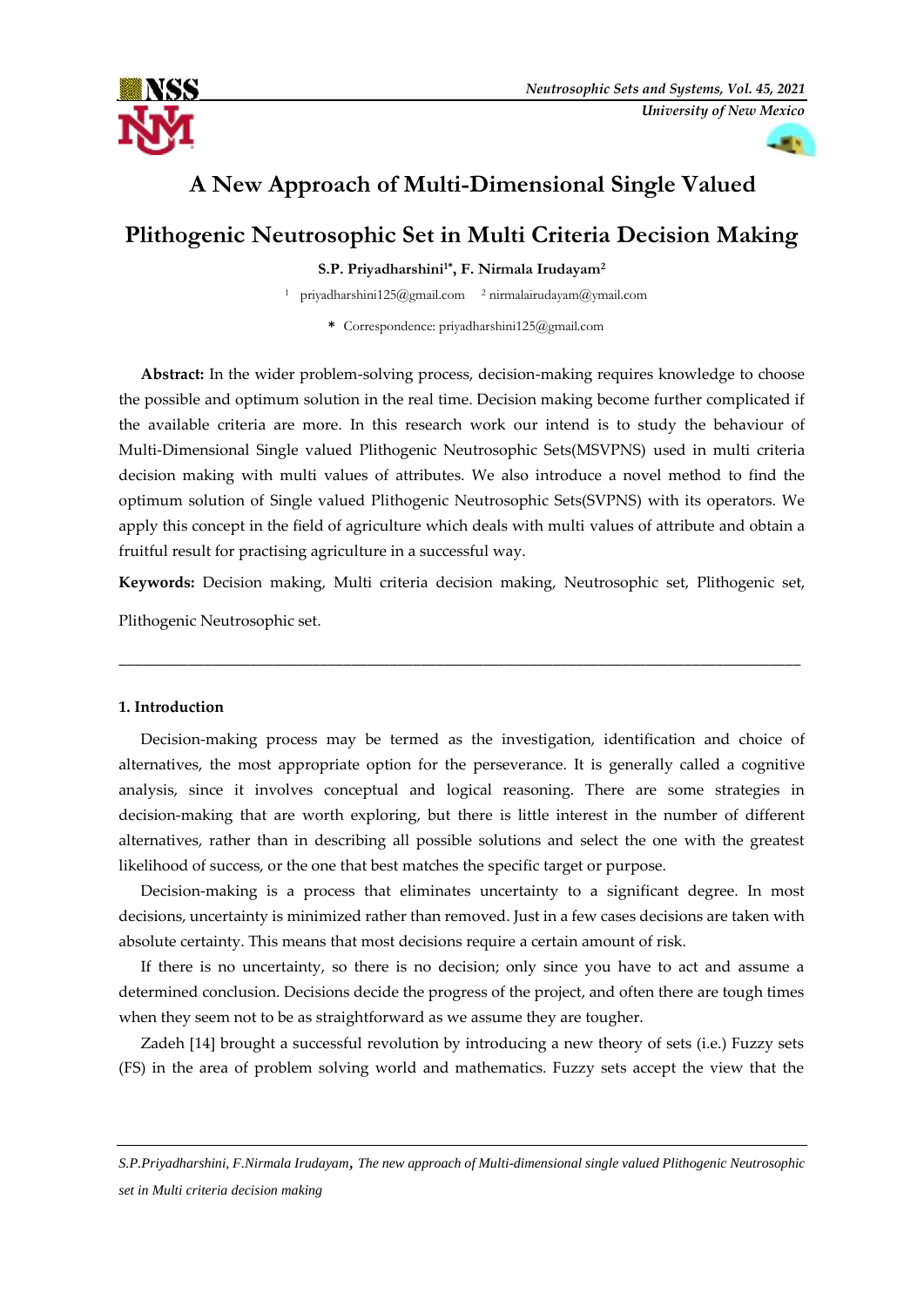knowledge available in the real world is not always definite or crisp, but keeps the hand of uncertainty and the analysis of this uncertainty will aid a great deal in the decision making process.

Atanassov [2] coined Intuitionistic fuzzy set (IFS) to manage vagueness which is an extension of the FS. IFS allocates both membership and non-membership degree for each component with the constraint that the addition of these two evaluations is less than or equal to unity. IFS plays a major role in resolving vagueness or uncertainty in decision making.

Smarandache [7] proposed Neutrosophic sets (NSs), a generalization of FS and IFS.NSs is highly supportive for dealing with insufficient, indefinite, and varying data that occurs in the the real world. NSs are characterized by functions of truth (T), indeterminacy (I) and falsity (F) membership functions. This concept is very essential in decision making process since indeterminacy is clearly enumerated and the truth, indeterminacy, and falsity membership functions are independent.

Smarandache [6] introduced the Plithogenic set (PS) as a generalization of neutrosophy in 2017. The components of PS are represented by one or many number of attributes and each of it have numerous values. Each values of attribute have its appurtenance degree for the component x (say) to the PS (say P) with reference to certain constraints. For the first time, Smarandache introduced the dissimilarity degree between each value of attribute and the predominant value of attribute which results in getting the enhanced accurateness for the plithogenic aggregation operators.

In this research work, we study how the single valued plithogenic neutrosophic set used in multi criteria decision making with multi values of attributes.

Section 1 gives the brief introduction with the organisation of the paper. Section 2 deals with the preliminary concepts. In this section we give the basic definitions, important results that is needed for our research work. Section 3 explains uni attribute value SVPNS with their operators. Section 4 is an extension of section 3 which is our proposed concept dealing with MSVPNS with their aggregation operators. Section 5 gives an algorithm for computing the optimum solution for numerical data. Section 6 explains the application of the constructed algorithm in the field of agriculture. Section 7 gives the results and discussions of the numerical problem and Section 8 concludes the present research work with the future work.

# **2. Preliminaries**

**Definition 2.1** [14] Let J be a universal set and the fuzzy set  $F = \langle j, \gamma_f(j) \rangle | j \in J \}$  is termed by

a belonging degree  $\gamma_f$  as  $\gamma_f : J \rightarrow [0,1]$ .

**Definition 2.2** [2] Let *H* be a non-void set. The set  $B = \langle h, \mu_B, \varphi_B \rangle h \in H$  is called an intuitionistic fuzzy set (in short, IFS) of *H* where the function  $\mu_B : H \to [0,1]$  ,  $\varphi_B : H \to [0,1]$ represents the belonging degree (say  $\mu_B(h)$ ) and non- belonging degree (say  $\varphi_B(h)$ ) of each component  $h \in H$  to the set *B* and satisfies the constraint that  $0 \leq \mu_B(h) + \varphi_B(h) \leq 1$ .

**Definition 2.3 [9]** Let *H* be a non-void set. The set  $B = \{(n, \lambda_B, \phi_B, \gamma_B) | h \in H \}$  is called a neutrosophic set (say NS) of *H* where the function  $\lambda_B : H \to [0,1]$  ,  $\phi_B : H \to [0,1]$  and  $\gamma_B : H \to [0,1]$ 

*S.P.Priyadharshini, F.Nirmala Irudayam, A new approach of Multi-dimensional single valued Plithogenic Neutrosophic set in Multi criteria decision making*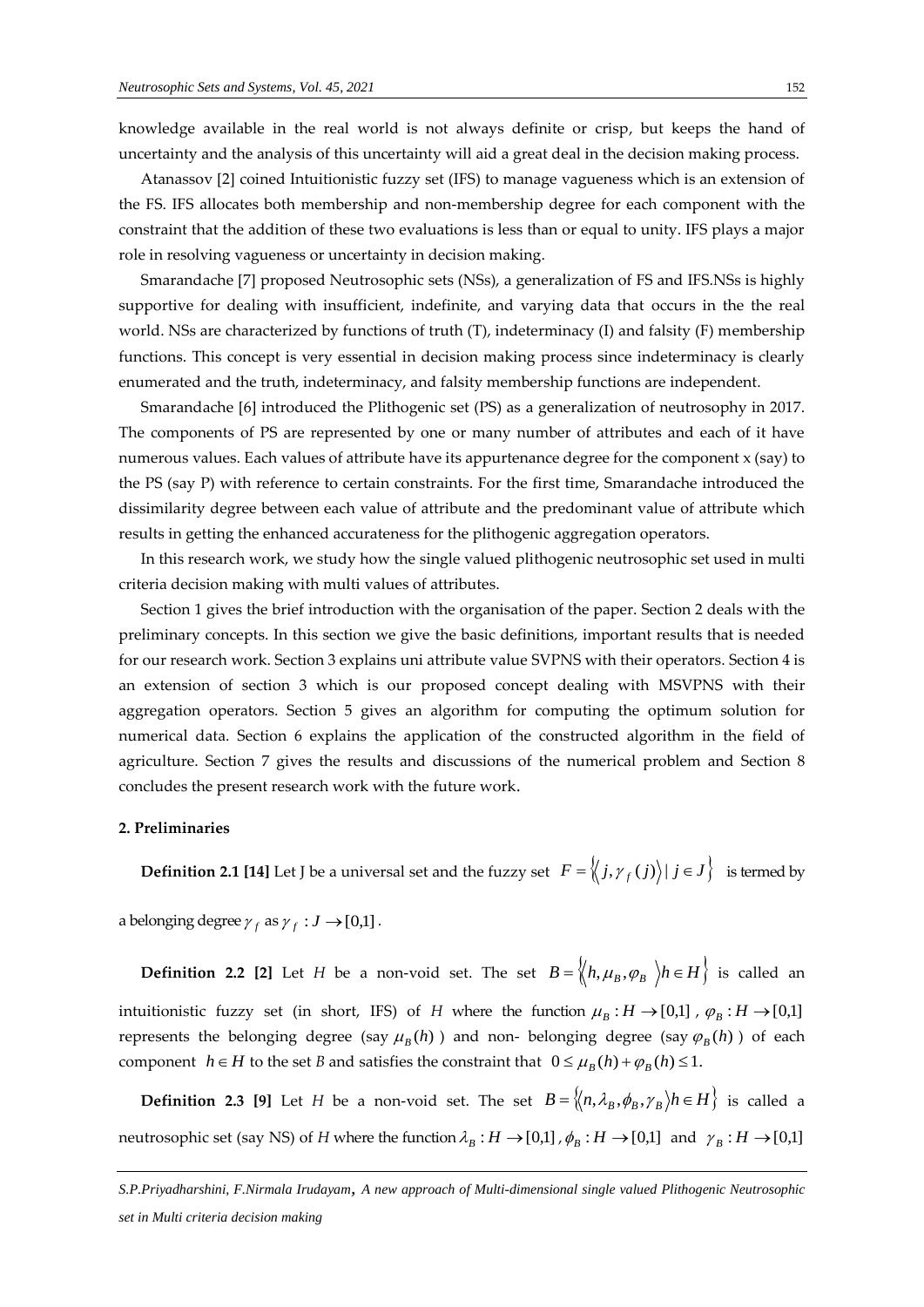represents the belonging degree (say  $\lambda_B(h)$ ), neutral degree (say  $\phi_B(h)$ ), and non-belonging degree (say  $\gamma_B(h)$  ) of each component  $h \in H$  to the set *B* and satisfies the limitation that  $0 \leq \lambda_B(h) + \phi_B(h) + \gamma_B(h) \leq 3.$ 

**Definition 2.4 [6]** Plithogenic set (PS) is a generalization of a crisp set, a fuzzy set (FS), an intuitionistic fuzzy set (IFS) and a neutrosophic set (NS), while these four categories are represented by a particular values of attribute (appurtenance): single value (belonging)-for a crisp set and a FS, two values (belonging, non-belonging)-for an IFS, or triple values (belonging, non-belonging and indeterminacy) for NS.

In general, PS is a set whose members are determined by a set of elements with four or more values of attributes.

**Definition 2.5 [6]** Let Z be the universal set. A non-void set  $B = \{\beta_1, \beta_2, \dots, \beta_s\}, s \ge 1$  of uni-dimensional parameters and  $\beta \in B$  attributes is known as the values of attribute continuum of the PS. A given value whose range of all probable values is the non-void set U, is any finite discrete set  $U = {u_1, u_2, ..., u_s}$ ,  $1 \le s < \infty$ , or infinitely countable set  $U = {u_1, u_2, ..., u_\infty}$ , or infinitely uncountable set  $U = ]x, y[, x < y, where ]...[$  where U can be any open, quasi-open or closed interval from the set of real numbers of another universal set.

**Definition 2.6 [10]** Let R be a non-void subset of U, where R is the collection of the values of all attributes that the researchers need for their application. Every component  $y \in P$  is described by the values of all attributes in  $R = \{r_1, r_2, ... r_m\}, m \ge 1$ .

**Definition 2.7 [11]** Generally there is a predominant values of attribute (DAV) within the value set R of the attribute, which is defined by the researchers upon their application. Predominant value is the most significant value of the attribute in which the researchers are involved. There are situations where such DAV may not be taken into consideration or does not exist, or several predominant (essential) values of attributes may exist when various methods would be applied.

**Definition 2.8 [10]** Each values of attribute  $r \in R$  has its respective appurtenance degree  $d(y, r)$  of the element y to the set P, with reference to some given criteria. The appurtenance degree can be: a fuzzy or intuitionistic fuzzy or neutrosophic to the plithogenic set. Therefore the values of attribute appurtenance degree function is  $\forall x \in X, d: X \times W \rightarrow X([0,1]^T)$ , so  $d(y,r)$  is a subset of  $[0,1]^T$ , where  $X([0,1]^T)$  is the power set of the  $[0,1]^T$ , where T=1 for FS, T=2 for IFS or T = 3 for NS.

**Definition 2.9** [6] Let the cardinal  $|R \ge 1$ . Let  $C: R * R \rightarrow [0,1]$  be the values of attribute dissimilarity degree function between any two values of attributes  $r_1$  and  $r_2$  represented by  $C(r_1, r_2)$  which satisfies the following conditions

*S.P.Priyadharshini, F.Nirmala Irudayam, A new approach of Multi-dimensional single valued Plithogenic Neutrosophic set in Multi criteria decision making*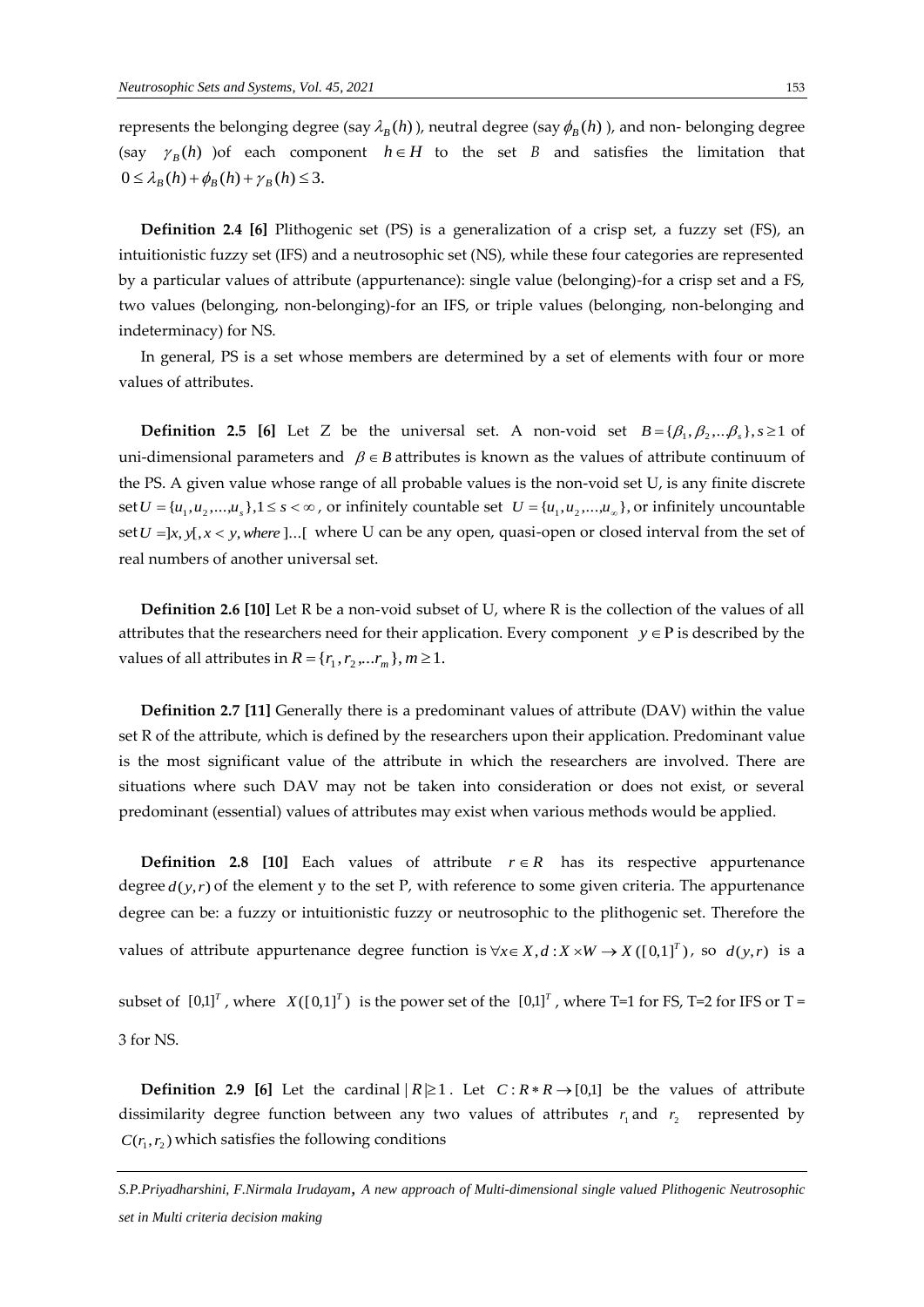(i)  $C(r_1, r_2) = 0$ , the dissimilarity degree among the same values of attribute is zero;

(ii)  $C(r_1, r_2) = C(r_2, r_1)$  commutativity.

#### **Remarks**

1. The degree of dissimilarity is often determined between uni-dimensional values of attributes. We divide multi-dimensional value of attribute into its equivalent uni-dimensional values of attribute.

2. The dissimilarity function of the values of attribute allows the plithogenic operators and the relationship of plithogenic partial order to achieve a precise result.

3. In every domain where the PS is used in connection with the application, the values of attribute dissimilarity degree function is designed to solve. If the aggregation is overlooked, it still works, but the result will lose exactness.

### **Definition 2.10 [6] Plithogenic aggregation operators**

The degree of dissimilarity for the values of attribute is calculated between each values of attribute with reference to the DAV represented by  $r_d$ . Most of the plithogenic aggregation operators (Intersection, Union, Partial orders) are linear combination of the fuzzy  $\;\ell_{\rm\; norm} \;$  (symbolized

by  $\wedge_f$  ) and fuzzy  $\ell_{\mathit{conorm}}$  (symbolized by  $\vee_f$  ).

If one imposes the  $\ell_{norm}$  on DAV represented by  $r_d$ , and the dissimilarity between  $r_d$  and  $r_2$  is  $C(r_d, r_2)$ , then onto values of attribute  $r_2$  one imposes

$$
[1 - C(r_d, r_2)] * \ell_{norm}(r_d, r_2) + C(r_d, r_2) * \ell_{conorm}(r_d, r_2)
$$

or by using notations

$$
[1-C(r_d,r_2)]*\wedge_f(r_d,r_2)+C(r_d,r_2)*\vee_f(r_d,r_2).
$$

Likewise if one imposes the  $\ell_{\text{common}}$  on DAV represented by  $r_d$ , and the dissimilarity between  $r_d$  and  $r_2$  is  $C(r_d, r_2)$ , then onto values of attribute  $r_2$  one imposes

 $[1 - C(r_d, r_2)] * \ell_{\text{conorm}}(r_d, r_2) + C(r_d, r_2) * \ell_{\text{norm}}(r_d, r_2)$ 

or by using notations

$$
[1 - C(r_d, r_2)] * \vee_f (r_d, r_2) + C(r_d, r_2) * \wedge_f (r_d, r_2).
$$

# **3. One Attribute Single valued Plithogenic Neutrosophic set (OASVPNS)**

The attribute is  $\Phi$  = "appurtenance"

The set of values of attributes  $R = \{belonging, indeterminacy, non-belonging\}$ , whose cardinal  $|R| = 3;$ 

The DAV = belonging;

The values of attribute appurtenance degree function:

 $d : P * R \rightarrow [0,1], d(y, belonging) \in [0,1], d(y, modeling) \in [0,1]$ ,  $d(y, independence) \in [0,1], d(y, non belonging) \in [0,1]$ 

with  $0 \le d(y, belonging) + d(y, in det *er* min *acy*) + d(y, non belonging) \le 3;$ 

and the values of attribute dissimilarity degree function:

*S.P.Priyadharshini, F.Nirmala Irudayam, A new approach of Multi-dimensional single valued Plithogenic Neutrosophic set in Multi criteria decision making*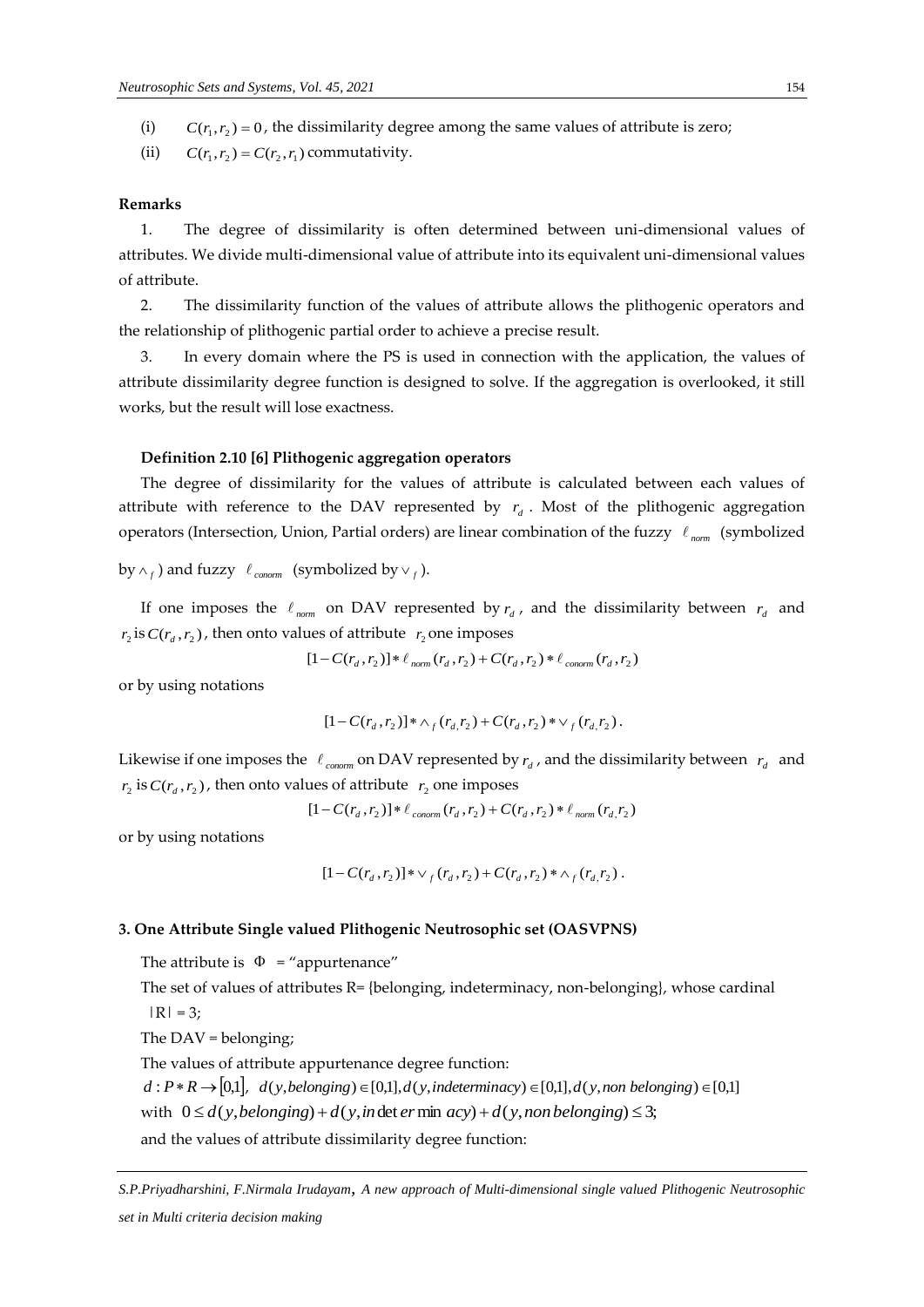*C*(*belonging* , *nonbelonging*  $) = 0$ ,

, 2 *C*(*belonging*, *indeterminacy*) = *c*(*nonbelonging*, *indeterminacy*) =  $\frac{1}{f}$ 

C (belonging , belonging ) = C (indeterminacy indeterminacy) = C (non helonging , nonluelonging = 0)<br>
C (belonging , analyshnging = 0) indeterminacy indeterminacy) = C (non helonging , nonluelonging = 0)<br>
C (belonging , a which means that for the SVPNS aggregation operators (Intersection, Union, Complement etc.), if one imposes the  $\ell_{norm}$  on belonging function, then one has to impose the  $\ell_{common}$  on non-belonging (and mutually), while on indeterminacy one imposes the average of  $\ell_{\text{norm}}$  and  $\ell_{\text{common}}$ .

# **3.1 OASVPNS operators**

Let us consider the single valued plithogenic neutrosophic degree of appurtenance of values of attribute  $r$  of  $x$  to the set P with reference to some given criteria:

$$
d^N \kappa(r) = (\kappa_1, \kappa_2, \kappa_3) \in [0,1]^3
$$
 and  $d^N \varepsilon(r) = (\varepsilon_1, \varepsilon_2, \varepsilon_3) \in [0,1]^3$ 

# **3.1.1 OASVPNS Intersection**

$$
(\kappa_1, \kappa_2, \kappa_3) \wedge_P (\varepsilon_1, \varepsilon_2, \varepsilon_3) = (\kappa_1 \wedge_P \varepsilon_1, \frac{1}{2} (\kappa_2 \wedge_f \varepsilon_2 + \kappa_2 \vee_f \varepsilon_2), \kappa_3 \vee_P \varepsilon_3)
$$

#### **3.1.2 OASVPNS Union**

$$
(\kappa_1, \kappa_2, \kappa_3) \vee_P (\varepsilon_1, \varepsilon_2, \varepsilon_3) = (\kappa_1 \vee_P \varepsilon_1, \frac{1}{2} (\kappa_2 \wedge_f \varepsilon_2 + \kappa_2 \vee_f \varepsilon_2), \kappa_3 \wedge_P \varepsilon_3)
$$

### **3.1.3 OASVPNS Negation**

$$
\neg_p(\kappa_1, \kappa_2, \kappa_3) = (\kappa_3, \kappa_2, \kappa_1)
$$
  
\n
$$
\neg_p(\kappa_1, \kappa_2, \kappa_3) = (\kappa_3, 1 - \kappa_2, \kappa_1)
$$
  
\n
$$
\neg_p(\kappa_1, \kappa_2, \kappa_3) = (1 - \kappa_1, \kappa_2, 1 - \kappa_3) \text{ etc.},
$$

### **3.1.4 OASVPNS Inclusions (Partial orders)**

(i) Simple Neutrosophic Inclusion

$$
(\kappa_1,\kappa_2,\kappa_3) \leq_{\scriptscriptstyle N} (\varepsilon_1,\varepsilon_2,\varepsilon_3) \text{ if } \kappa_1 \leq \varepsilon_1^-, \kappa_2 \geq \varepsilon_2^-, \kappa_3 \geq \varepsilon_3^-,
$$

(ii) Complete Neutrosophic Inclusion

$$
(\kappa_1, \kappa_2, \kappa_3) \leq_P (\varepsilon_1, \varepsilon_2, \varepsilon_3) \text{ if } \kappa_1 \leq \varepsilon_1, \kappa_2 \geq 0.5 * \varepsilon_2, \kappa_3 \geq \varepsilon_3
$$

#### **3.1.5 OASVPNS Equality**

(i) Simple Neutrosophic equality

$$
(\kappa_1, \kappa_2, \kappa_3) =_N (\varepsilon_1, \varepsilon_2, \varepsilon_3) \text{ if } (\kappa_1, \kappa_2, \kappa_3) \leq_N (\varepsilon_1, \varepsilon_2, \varepsilon_3) \text{ and } (\varepsilon_1, \varepsilon_2, \varepsilon_3) \leq_N (\kappa_1, \kappa_2, \kappa_3)
$$
  
(ii) Complete Neutrosophic equality

 $(K_1, K_2, K_3) =_P ( \varepsilon_1, \varepsilon_2, \varepsilon_3) \text{ if } (K_1, K_2, K_3) \leq_P ( \varepsilon_1, \varepsilon_2, \varepsilon_3) \text{ and } (\varepsilon_1, \varepsilon_2, \varepsilon_3) \leq_P (K_1, K_2, K_3)$ 

#### **4. Proposed Multi-Dimensional Single valued Plithogenic Neutrosophic set (MSVPNS)**

*S.P.Priyadharshini, F.Nirmala Irudayam, A new approach of Multi-dimensional single valued Plithogenic Neutrosophic*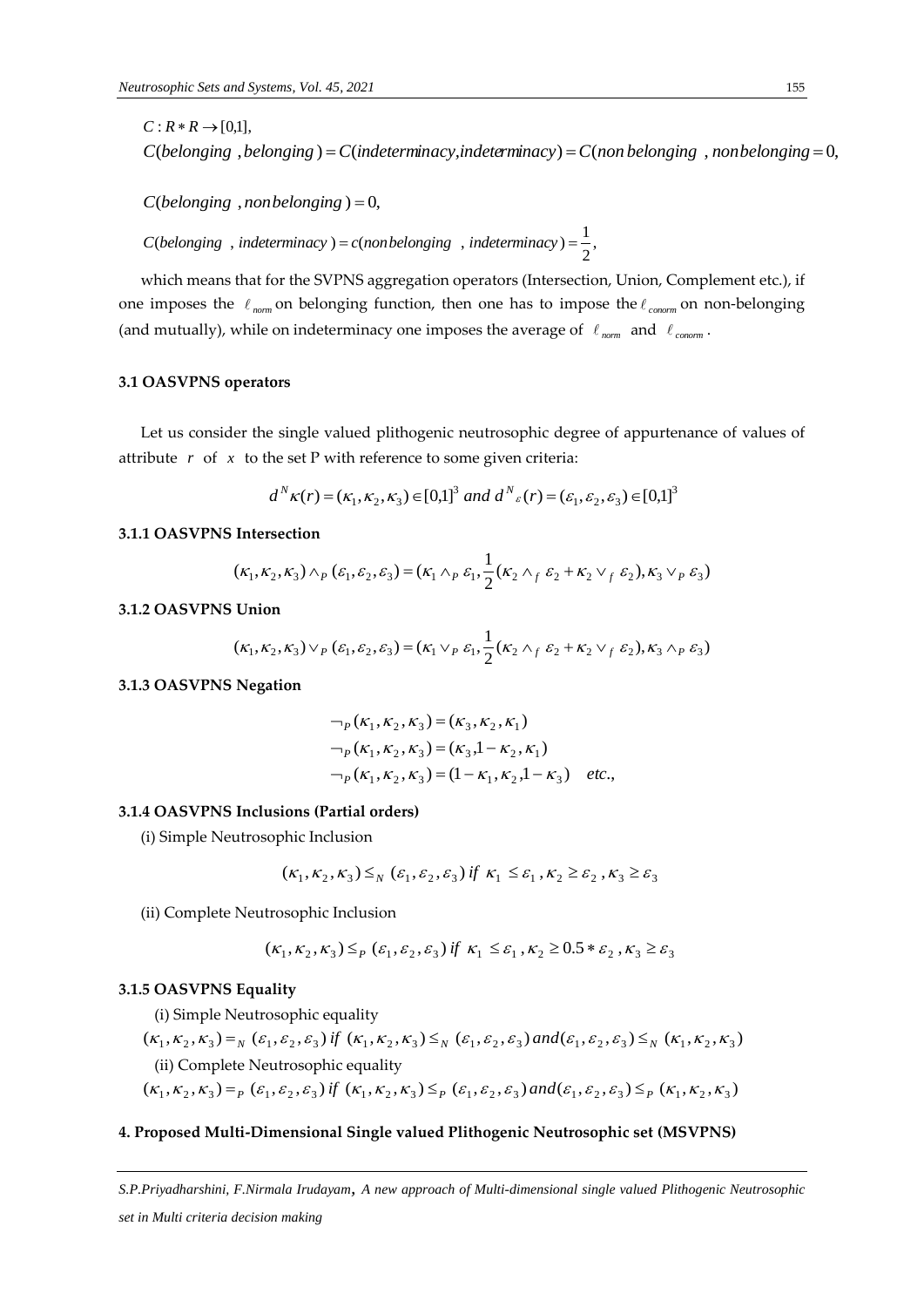Consider a universal set E and  $A, B \subset E$  be two single valued plithogenic neutrosophic sets.

Let  $\beta_{[n]} = \beta_1 * \beta_2 * ... \beta_n$  be an n-dimensional attribute for  $n \ge 1$ , and every attribute  $\beta_i$ ,  $1 \le i \le n$ , has  $v_i \ge 1$  values:

$$
R_i = \{r_{i1}, r_{i2}, \dots r_{iv_i}\}
$$

An element  $x \in P$  is characterized by  $v_1 * v_2 * \dots v_n = v \, values$ :

$$
R = \sum_{i=1}^{m} \{r_{i1}, r_{i2}, \ldots r_{iv_i}\} = \{r_{11}, r_{12}, \ldots r_{1v_1}\} * \{r_{21}, r_{22}, \ldots r_{2r_{v2}}\} * \ldots \{r_{m1}, r_{m2}, \ldots r_{mr_m}\}\
$$

$$
= \{r_{1j_1}, r_{2j_2}, \ldots r_{nj_n}\}, 1 \le j_1 \le v_1, 1 \le j_2 \le v_2, \ldots 1 \le j_n \le v_n\}.
$$

Let  $C(r_{iD}, r_{ik}) = C_{ik} \subseteq [0,1]^3$  be the neutrosophic degree of dissimilarity between the attribute  $\beta_i$ 

predominant value (represented by  $r_{iD}$ ) and other attribute  $\psi_i$  value (represented by  $r_{i,k}$ ) for  $1 \le i \le n$ , and  $1 \le k \le v_i$ . And  $C_{ik}$  as a part of the unit interval [0, 1], may be a subset, or an interval, or a hesitant set, or a single number etc.

We break up the n dimensional attribute into n uni dimensional attribute. And when applying the plithogenic aggregation operators onto an n-uple  $(r_{1j_1}, r_{2j_2},...r_{nj_n})$ , we independently apply

the  $\ell_{norm}$ ,  $\ell_{common}$  or a linear combination of its n-components:  $r_{1j_1}, r_{2j_2},...r_{nj_n}$ 

Let  $d_A: P^*R_i \to P([0,1])^3$  for each  $1 \le i \le n$ , be the appurtenance neutrosophic degree function,

whereas  $P([0,1])$  is the power set of the unit interval [0, 1], i.e. all subsets of [0, 1].

Upon the values of attribute degree function, the  $\ell_{\text{norm}}$ ,  $\ell_{\text{common}}$  and their linear combinations are adjusted to the neutrosophic sets.

Consequently  $d_B : P * R_i \to P([0,1])^3$ 

# **4.1 Multi-Dimensional Single valued Plithogenic Neutrosophic set operators (MSVPNS)**

Let us consider the notations for two n-uple PSVNS denoted by

$$
x_A = \{d_A(x, w_1), \dots d_A(x, w_i), \dots d_A(x, w_n)\}
$$
 and  

$$
x_B = \{d_B(x, w_1), \dots d_B(x, w_i), \dots d_B(x, w_n)\}
$$

#### **4.1.1 MSVPNS Intersection and Union**

Let  $w_{id}$  be the attribute  $\beta_i$  predominant value and  $w_i$  be any of the attribute  $\beta_i$  value, *i*  $\in$  {1,2,...,*n*}

$$
x_A \wedge_p x_B = \{ (1 - C(w_{id}, w_i)) * [d_A(x, w_{id}) \wedge_f d_B(x, w_i)] + C(w_{id}, w_i) * [d_A(x, w_{id}) \vee_f d_B(x, w_i)] \} \le i \le n
$$
  

$$
x_A \vee_p x_B = \{ (1 - C(w_{id}, w_i)) * [d_A(x, w_{id}) \vee_f d_B(x, w_i)] + C(w_{id}, w_i) * [d_A(x, w_{id}) \wedge_f d_B(x, w_i)] \} \le i \le n
$$

*S.P.Priyadharshini, F.Nirmala Irudayam, A new approach of Multi-dimensional single valued Plithogenic Neutrosophic set in Multi criteria decision making*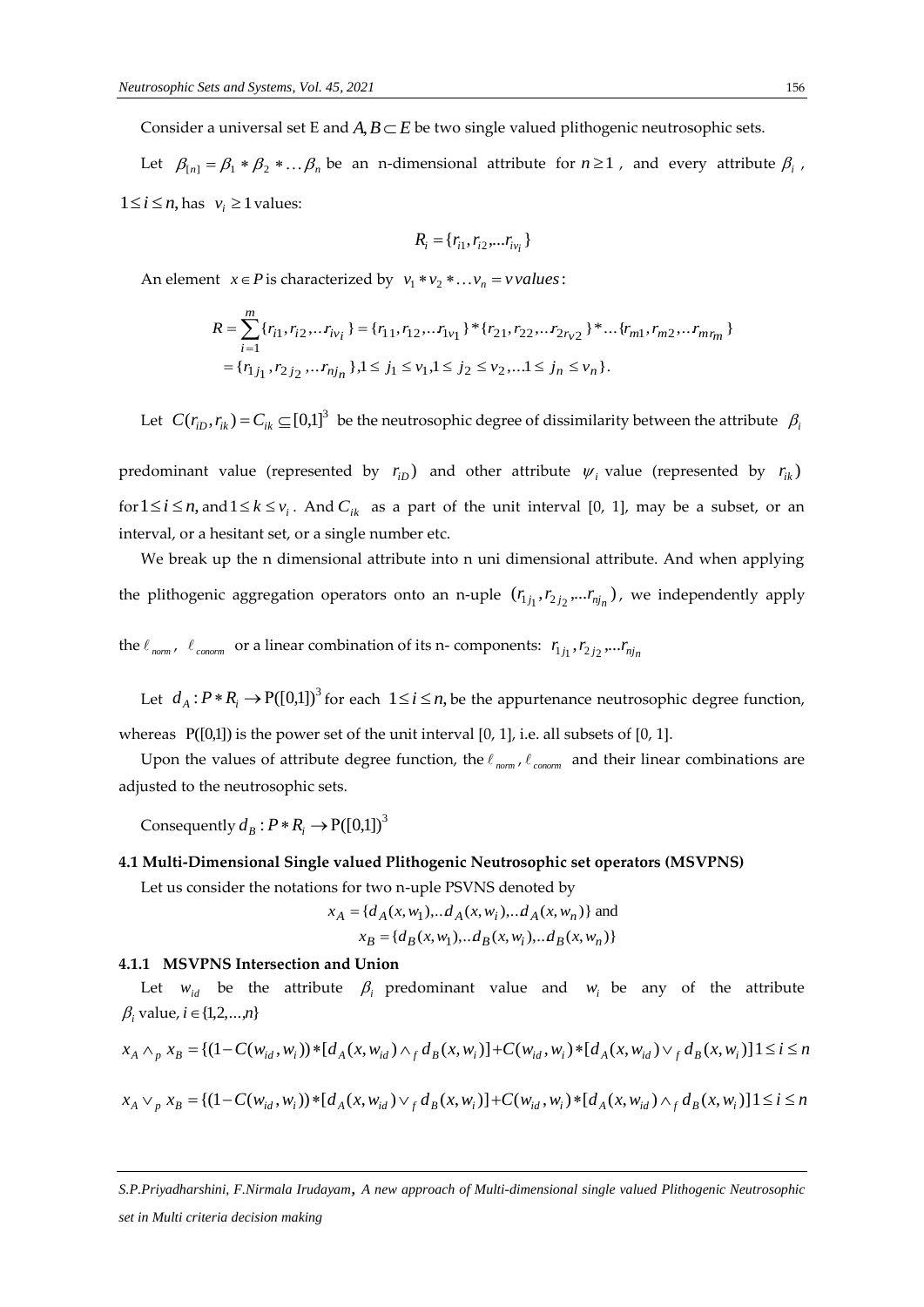### **4.1.2 MSVPNS Negation**

Without loss of generality, we assume the values of attribute dissimilarity degrees are

$$
C(w_{1d}, w_1)
$$
,... $C(w_{id}, w_i)$ ,..., $C(w_{nd}, w_n)$ .

The plithogenic neutrosophic element values of attributes are  $\{w_1, \ldots, w_i, \ldots, w_n\}$ . The values of attributes appurtenance degree:  $\{d_A(x, w_1), ... d_A(x, w_i), ... d_A(x, w_n)\}$ . Then the plithogenic neutrosophic complement (negation) is

$$
1 - C(w_{1d}, w_1), \dots 1 - C(w_{id}, w_i), \dots, 1 - C(w_{nd}, w_n), \text{anti}(w_1), \dots, \text{anti}(w_i), \dots, \text{anti}(w_n)
$$
  
Or

$$
\neg_p x_A = \{ d_A(x, anti(w_1) = d_A(x, w_1), ..., d_A(x, anti(w_i) = d_A(x, w_i), ..., d_A(x, anti(w_n) = d_A(x, w_n)) \}
$$

where  $anti(w_i), 1 \leq i \leq n,$ the attribute  $\beta_i$  contradictory value of  $W_i$ or  $C(w_{id}, anti(w_i)) = [1 - C(w_{id}, w_i)]$ 

# **4.1.3 MSVPNS Partial order**

Consider a partial order relation  $x_A \leq_p x_B$  on  $P([0,1])^3$ 

if and only if

$$
d_A(x, w_i) \le (1 - C(w_{id}, w_i)) * d_B(x, w_i), \text{ for } 0 \le C(w_{id}, w_i) < 0.5 \text{ and}
$$
\n
$$
d_A(x, w_i) \ge (1 - C(w_{id}, w_i)) * d_B(x, w_i), \text{ for } C(w_{id}, w_i) \in [0.5, 1] \text{ for all } 1 \le i \le n
$$

#### **4.1.4 MSVPNS Equality**

Consider a relation of total order has been represented on  $P([0,1])^3$  then

$$
x_A =_p x_B
$$
 iff  $x_A \leq_p x_B$  and  $x_B \leq_p x_A$ .

#### **5. Proposed Method to find the optimal solutions of MSVPNS**

Step 1: Classify the problem with the attributes and its corresponding values of attribute.

Step 2: The cardinal number can be found as per the multi attribute dimension (say 'm') and

denote it by  $R_m$  and find  $r_m$ 

Step 3: Split the multi-dimensional attribute into its equivalent uni-dimensional attribute and compute the dissimilarity degree. Also Dissimilarity degree between two different attributes are zero.

Step 4: Choose the predominant values of attribute for each corresponding uni-dimensional attribute.

Step 5: Calculate the SVPNS intersection for n attribute which is given by

(i) for interior degrees of dissimilarity

$$
((\lambda_{i1}, \lambda_{i2}, \lambda_{i3}), 1 \le i \le m) \wedge_p (\mu_{i1}, \mu_{i2}, \mu_{i3}, 1 \le i \le m) = [\lambda_{i1} \wedge_p \mu_{i1}, \frac{1}{2} (\lambda_{i2} \wedge_f \mu_{i2} + \lambda_{i2} \vee_f \mu_{i2}), \lambda_{i3} \vee_p \mu_{i3}], 1 \le i \le m)
$$
\n(ii)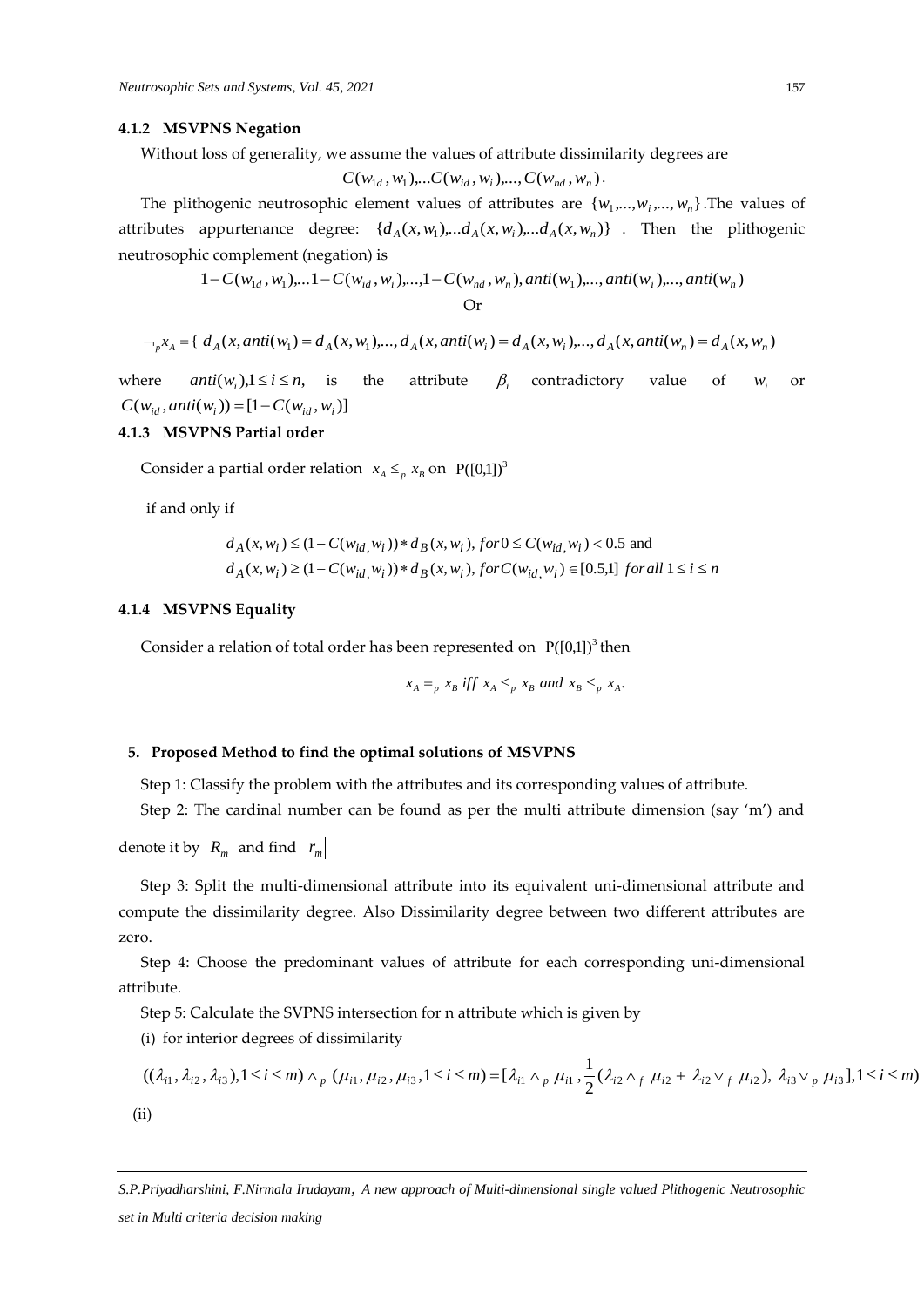$x_A \wedge_p x_B = \{(1 - C(w_{id}, w_i)) * [d_A(x, w_{id}) \wedge_f d_B(x, w_i)] + C(w_{id}, w_i) * [d_A(x, w_{id}) \vee_f d_B(x, w_i)]\} \leq i \leq m$ 

Select the optimal representation of  $x$  from the intersection of  $x_A$  *and*  $x_B$ 

**Note.** Here we have used the intersection operator. But the option is free for the reader to collaborate with other operators (union, complement, partial order and equality) of their choice.

# **6. Application**

In this section, we give a numerical example to find the optimum solution of Multi Single valued Plithogenic Neutrosophic Set which has 40 values of attribute.

Let P be a plithogenic neutrosophic set representing the factors needed for agriculture.

According to the experts A and B,  $x \in P$  be the type of agriculture characterized by 3 attributes (Soil, Water, Crops) that has to be evaluated

Soil - whose values of attributes are {sandy, clay, loamy, Red, Black} = { $s_1, s_2, s_3, s_4, s_5$ }

Water- whose values of attributes are {Rain-fed farming, Irrigation} =  $\{w_1, w_2\}$ 

Crops- whose values of attributes are {Food, cash, plantation, Horticulture} =  $\{t_1, t_2, t_3, t_4\}$ .

The multi attribute of dimension 3 is,

$$
R_3 = \{(s_i, w_j, t_k) \text{ for all } 1 \le i \le 5, 1 \le j \le 2, 1 \le k \le 4\}
$$

The cardinal of  $R_3$  *is*  $|R_3| = 5 * 2 * 4 = 40$ .

The predominant values of attributes are  $s_1, w_1, t_1$  respectively for every uni-dimensional attribute correspondingly.

The uni- dimensional attribute dissimilarity degrees are:

$$
c(s_1, s_2) = \frac{1}{4}, c(s_1, s_3) = \frac{2}{4}, c(s_1, s_4) = \frac{3}{4}, c(s_1, s_5) = 1
$$

$$
c(w_1, w_2) = 1
$$

$$
c(t_1, t_2) = \frac{1}{3}, c(t_1, t_3) = \frac{2}{3}, c(t_1, t_4) = 1.
$$

Let us use  $\int \int f u z y \, dx = a \wedge f b = ab$  *and*  $\int f u z y \, dx = a \vee f b = a + b - ab$ 

| Dissimilarity    | $\bf{0}$ | 1/4         | 2/4   | 3/4 |              | $\bf{0}$                     |            | 0    | 1/3  | 2/3        |              |
|------------------|----------|-------------|-------|-----|--------------|------------------------------|------------|------|------|------------|--------------|
| Degree           |          |             |       |     |              |                              |            |      |      |            |              |
| <b>Values of</b> |          |             |       |     |              |                              |            |      |      |            |              |
| Attribute        |          |             |       |     |              |                              |            |      |      |            |              |
|                  |          |             |       |     |              |                              |            |      |      |            |              |
|                  | Sandy    | $\rm{clay}$ | loamy | Red | <b>Black</b> | Rain-fed<br>$faming{arming}$ | Irrigation | Food | cash | Plantation | Horticulture |
|                  |          |             |       |     |              |                              |            |      |      |            |              |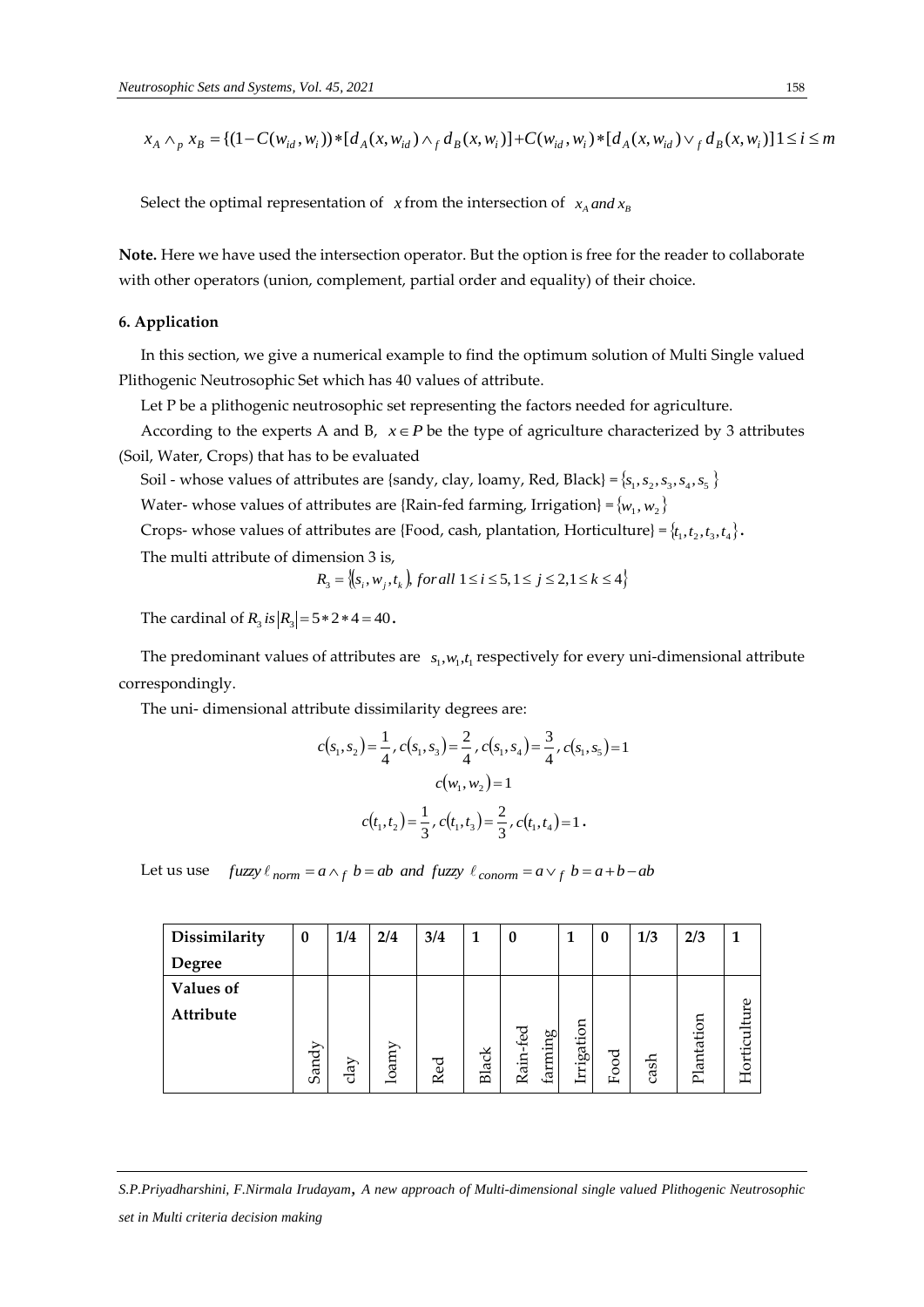| <b>Expert</b><br>A |            |                                 |                 |                 |                 |                 |            |               |               |                 |                           |
|--------------------|------------|---------------------------------|-----------------|-----------------|-----------------|-----------------|------------|---------------|---------------|-----------------|---------------------------|
| Plithogenic        |            | .3, 0.1)                        |                 |                 |                 |                 | 6          | 6             | iù            |                 | (6.0, 0.                  |
| Neutrosophic       | (6.5, 0.3) |                                 |                 |                 |                 |                 | 5,0.2,0.   |               |               |                 | $\mathcal{C}$             |
| Degree             | (0.1)      | (0.2, 0.                        | (0.6, 0.1, 0.2) | (0.2, 0.6, 0.5) | (0.4, 0.2, 0.1) | (0.8, 0.2, 0.3) | હં         | (0.1, 0.6, 0. | (0.4, 0.6, 0. | (0.2, 0.5, 0.7) | 3,0<br>$\circ$            |
|                    |            |                                 |                 |                 |                 |                 |            |               |               |                 |                           |
| B<br>Expert        |            |                                 |                 |                 |                 |                 |            |               |               |                 |                           |
| Plithogenic        | .3, 0.4)   | $\overline{4}$<br>$\frac{1}{2}$ | $\omega$        | (0.9, 0.1, 0.4) | (0.1, 0.6, 0.3) | 5,0.2,0.7       | نع<br>Q    | .3, 0.8, 0.1) | $\ominus$     | (0.8, 0.1, 0.2) | $\widehat{\Omega}$<br>3,0 |
| Neutrosophic       | 2,0        | 7,0.                            | .5, 0.7, 0.     |                 |                 |                 | (0.6, 0.1) |               | .4, 0.3, 0    |                 | Q<br>$\overline{ }$       |
| Degree             | ల          | $\circ$                         | $\circ$         |                 |                 | $\in$           |            | ల             | $\circ$       |                 | $\circ$                   |

# **Tri-dimensional SVPNS Intersection**

Let 
$$
x_A = \{d_A(x, s_i, w_j, t_k)\}
$$
 for all  $1 \le i \le 5, 1 \le j \le 2, 1 \le k \le 4\}$ 

and  $x_B = \{d_B(x, s_i, w_j, t_k) \}$  *for all*  $1 \le i \le 5, 1 \le j \le 2, 1 \le k \le 4\}$ 

Then

$$
x_A(s_i, w_j, t_k) \wedge_p x_B(s_i, w_j, t_k) =
$$
  
{ $(1 - c(s_{iD}, s_i)) * [d_A(x, s_{iD}) \wedge_f d_B(x, s_i)] + c(s_{iD}, s_i) * [d_A(x, s_{iD}) \vee_f d_B(x, s_i)] \le i \le 5;$   
 $(1 - c(w_{jD}, w_j)) * [d_A(x, w_{jD}) \wedge_f d_B(x, w_j)] + c(w_{jD}, w_j) * [d_A(x, w_{jD}) \vee_f d_B(x, w_j)] \le j \le 2;$   
 $(1 - c(t_{kD}, t_k)) * [d_A(x, t_{kD}) \wedge_f d_B(x, t_k)] + c(t_{kD}, t_k) * [d_A(x, t_{kD}) \vee_f d_B(x, t_k)] \le k \le 4$ }

Let us have

$$
x_A[d_A(s_1) = (0.1, 0.5, 0.3), d_A(w_2) = (0.5, 0.2, 0.3), d_A(t_3) = (0.2, 0.5, 0.7)]
$$
 and  

$$
x_B[d_B(s_1) = (0.2, 0.3, 0.4), d_B(w_2) = (0.6, 0.1, 0.5), d_B(t_3) = (0.8, 0.1, 0.2)
$$

We take only 3-values of attribute:  $(s_1, w_2, t_3)$  for the other 39 3-values of attributes follow the same procedure.

$$
x_A \wedge_P x_B = (0.1, 0.5, 0.3) \wedge_P (0.2, 0.3, 0.4); (0.5, 0.2, 0.3) \wedge_P (0.6, 0.1, 0.5); (0.2, 0.5, 0.7) \wedge_P (0.8, 0.1, 0.2)
$$
  
where  

$$
d^N{}_A(x, s_1) \wedge_P d^N{}_B(x, s_1) = (0.1, 0.5, 0.3) \wedge_P (0.2, 0.3, 0.4)
$$

First use the interior 'n' degree of dissimilarity among the 'n' components T, I and F (i.e.)  $0,$  ½, 1.

st use the interior 'n' degree of dissimilarity among the 'n' components T, I and F (i.e.) 0, ½, 1.  
\n
$$
(0.1, 0.5, 0.3) \wedge_p (0.2, 0.3, 0.4) = (0.1 \wedge_p 0.2, \frac{1}{2} [(0.5 \wedge_f 0.3) + (0.5 \vee_f 0.3)], 0.3 \vee_p 0.4)
$$
\n
$$
= [(1-0)(0.1 \wedge_f 0.2) + 0.0(0.1 \vee_f 0.2), \frac{1}{2} (0.5 \wedge_p 0.3 + 0.5 \vee_p 0.3), (1-0)(0.3 \vee_f 0.4) + 0 * (0.3 \wedge_f 0.4)]
$$
\n
$$
= (0.2, 0.4, 0.12)
$$

Similarly  $d^N{}_A(x, w_2) \wedge_p d^N{}_B(x, w_2) = (0.5, 0.2, 0.3) \wedge_p (0.6, 0.1, 0.5) = (0.8, 0.15, 0.15)$  and also

*S.P.Priyadharshini, F.Nirmala Irudayam, A new approach of Multi-dimensional single valued Plithogenic Neutrosophic set in Multi criteria decision making*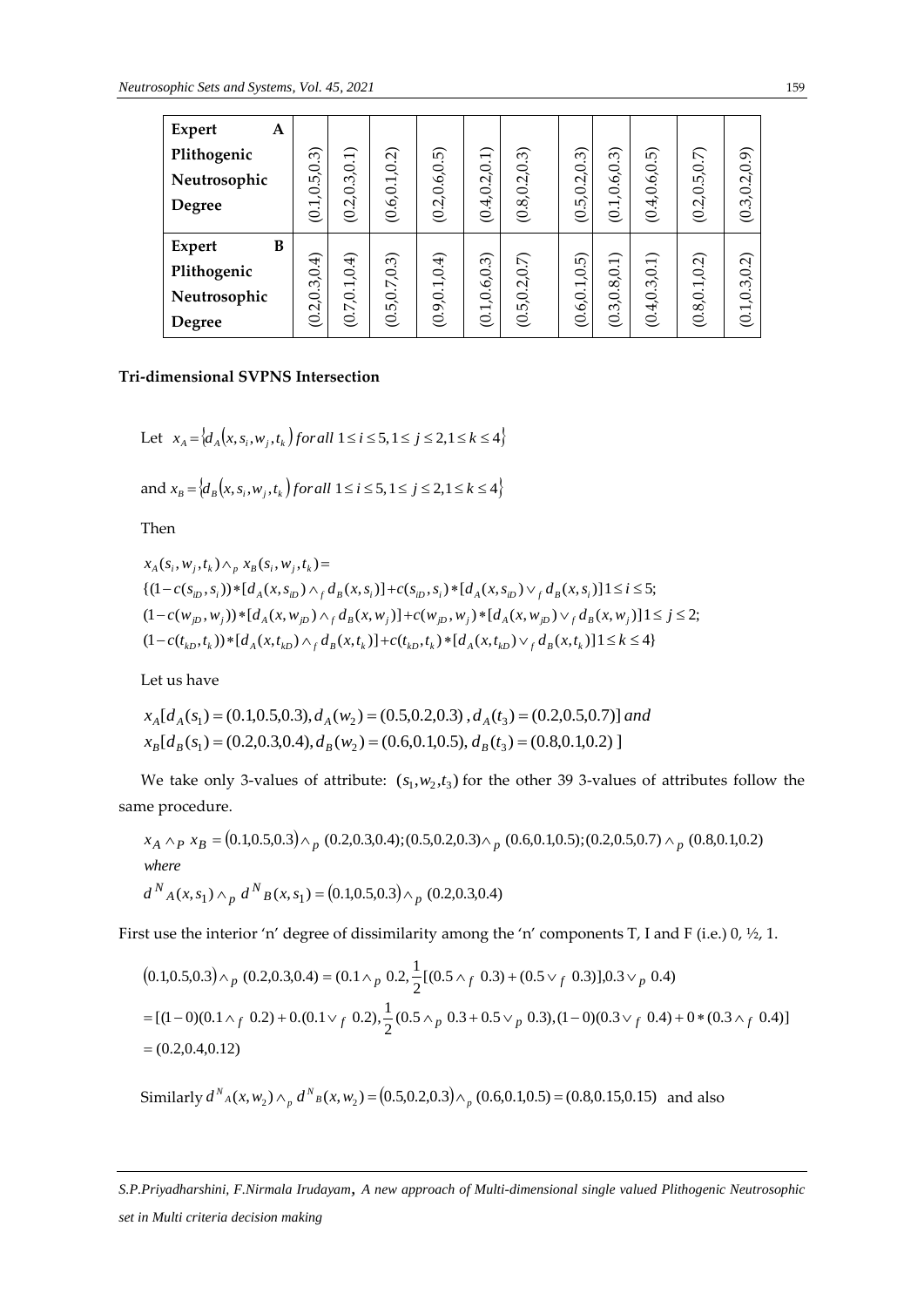$$
d^N{}_A(x,t_3) \wedge_p d^N{}_B(x,t_3) = (0.2,0.5,0.7) \wedge_p (0.8,0.1,0.2) = (0.61,0.03,0.34)
$$

Hence  $x_A \wedge_p x_B(s_1, w_2, t_3) \approx ((0.2, 0.4, 0.12); (0.8, 0.15, 0.15); (0.61, 0.03, 0.34)).$ 

We need to intersect the MSVPNS of the experts A and B to obtain the optimal representation of *x* .

# **7. Results and Discussions**

Based on the Expert's (A and B) data the optimal condition for the given scenario is obtained at  $s_5$ ,  $w_2$  *and*  $t_4$  with the values

$$
x_A \wedge_p x_B(s_4, w_2, t_4) \approx ((0.8, 0.2, 0.5); (0.8, 0.4, 0.5); (0.8, 0.5, 0.7))
$$

Therefore, black soil with irrigation water to cultivate horticulture is the best method for the factors needed for agriculture.

The above procedure is more generalized as it uses MSVPNS which deals with more attributes simultaneously. The beauty of this method is its ease as the researcher need not to manage with complex lengthy computation based operators. Also this method has a practical approach of using broad spectrum that can engage modifications according to the necessity of the provided environment. We can generalize the model of this method in plithogenic neutrosophic environments that can manage difficulties of the physical world.

#### **8. Conclusion and Future Work**

In this research work, we studied the application of multi-dimensional single valued plithogenic neutrosophic set in MCDM problems specifically in the field of agriculture. We apply the concept in the research areas which dealing with multi values of attributes. Thus the plithogenic aggregation operators gives the optimal solutions for the plithogenic neutrosophic environment. In future we can extend the concept to interval valued plithogenic neutrosophic sets which may help abundantly in the areas related with decision making.

**Funding:** "This research received no external funding"

**Conflicts of Interest:** "The authors declare no conflict of interest."

#### **References**

[1] M. Abdel-Baset, C. Victor, G. Abduallah, Evaluation of the green supply chain management practices: A novel neutrosophic approach, *Computers in Industry,* 108 (2019) 210-220.

[2] K.T. Atanassov, Intuitionistic fuzzy sets, *Fuzzy sets and Systems*, 20(1986) 87- 96.

[3] Y. Deng, F.T. Chan, Y. Wu and D. Wang, A new linguistic MCDM method based on multiple-criteria data fusion, Expert *systems with Applications*, 38(6) (2011) 6985-6993.

*S.P.Priyadharshini, F.Nirmala Irudayam, A new approach of Multi-dimensional single valued Plithogenic Neutrosophic set in Multi criteria decision making*